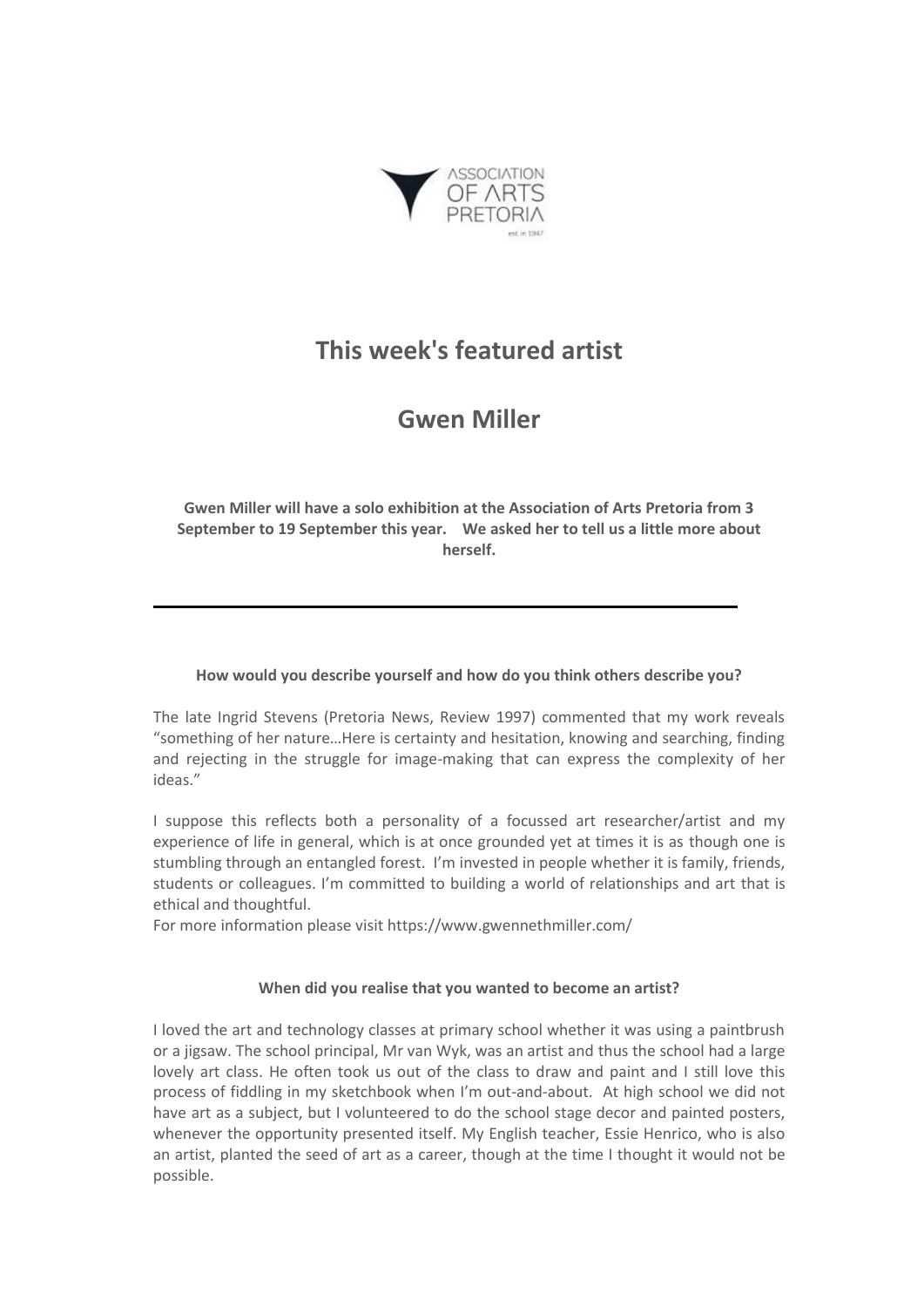### **Tell us about your artistic journey and your preferred medium**

The idea was that I should follow a career in Biology, but the experience of taking a figure drawing entrance test at university and sitting in a studio in front of an easel, changed my journey. My art and academic career have always been intertwined. I did a BA in Fine Art majoring in Painting, Drawing and Graphic Design. As a student I was immersed in the philosophy and aesthetic of the Neo-Romantics and Trans-avant Garde.

After a few years of teaching art on secondary level I was appointed as art lecturer at Potch at the age of 27. I was actively involved in exhibitions and when I moved to Pretoria in 1992, I started my Masters at UP. I taught part time at Open Window, and was appointed at Unisa in the Art Department in the year I held my Masters exhibition. During this time I immersed myself in several local and African collaborative and community projects, which opened another world for me.

I also experimented with digital processes and discovered a world of art influenced by newer technologies. I've since completed my PhD at Unisa in practice-led research with a focus on intermediality. Broadly speaking it deals with the reciprocity between digital and analogue media, in a target group of artists, my own practice and interdisciplinary theory. The current body of work is a return to my loved medium of drawing and painting, but several of the works include digital collages, either within their planning or as end products.

### **When are you at your most creative? What inspires you?**

I love working at night, when the energy around me becomes quiet. Also, during sabbaticals, when my academic duties are less. Yet, at the peak of academic studio sessions I find teaching very creative – it has the same energy as collaborative projects.

What inspires me? Sometimes it is an event or a site, other times work created by other artists. Influence also comes from theories, systems and new technologies, and exploring the links between these different influences. Art is a way of thinking through issues that confront me – having lost my husband to cancer in August 2019, much of what I create at present is a process of dealing with trauma, finding connections that can keep me giving and caring.

### **Who or what has had the biggest influence on your career as an artist?**

Growing up in difficult circumstances, my redhead mom used to tell me that the only way "out of this hole" is via studying and finding pleasure in your work. The desire to make stuff, to reflect through making and to be lost in a mind-state that creative production generates, is an important driving force. But I've had many mentors through my life – artists, fellow colleagues and often students. Working in the environment of tertiary institutions is immensely stimulating and has a major impact on my methodologies. I'm influenced by theories of reciprocity, generative systems, narratives, and earlier on, theories around the sublime. Keep in mind that art theory itself is inherently theoretical discourse generated by practice of art and life itself.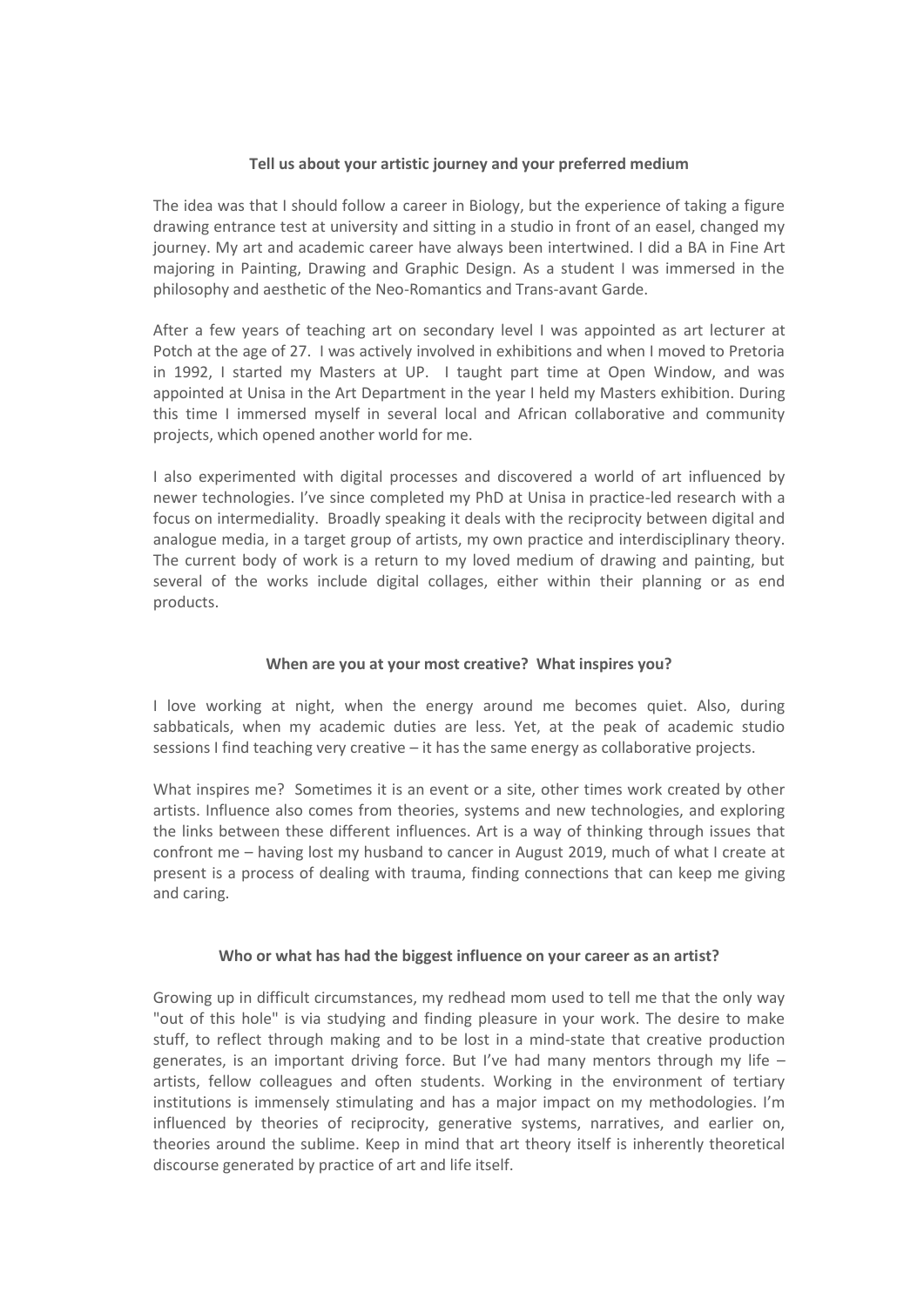# **Do you like travelling, what is your favourite destination and does travelling have an influence on your work?**

I've travelled widely and one of the major benefits has been the critical re-evaluation of my perspectives upon returning to South Africa. Of course COVID-19 has prompted a refocusing on the immediate environment and an inner journey of discovery.

## **What do you consider as the highlight of your artistic career?**

Achieving my Doctorate through practice-led research is significant not only academically but for the impact it's had on my artmaking. It crystalised the value of reflection through art, offered close working with artists I admire, and humbled me with its demands. An earlier highlight was the Journey to Freedom narratives (2003-2008) project, which I directed. This was a massive collaborative project, with a wide reach (it travelled internationally) and touched several communities' lives.

## **Which South African artist do you admire and why?**

I admire a multitude of artists and many who work entirely differently to my own approach. I admire the way Zyma Amien adapts her media as an embodiment of her ethic of care towards women; I'm inspired by the work of artists like Usha Seejarim and Carolyn Parton that make me think afresh about ordinary stuff invested with new value. I love the uncanny narrative unfolding in the animation by Lebohang Kganye; the ink drawings of Minette Vári where memory is mined in the remediation of personal archives; the disruption of paint via digital processes in Frikkie Eksteen's contemplation of moral dilemmas and Colleen Alborough's multimedia installations which involves physical computing …this will be an endless list.

### **You are currently working towards an exhibition. Please tell us more?**

Titled "Enfolding", the body of work references how people in our lives are enfolded in sites and objects, and even in their absence, embedded in our tangible world. I produced sets of ink drawings, and digital works, and I am in the process of creating oil paintings. The works are meditative and introspective, and deal with our vulnerability and temporary existence. There is a series of images of the local park where I organized the planting of 23 trees with the help of friends, family and Tshwane Parks employees in memory of my husband Stefan, drawn in inky smudges and stained grounds. I'm also working on a series reflecting on medical care, hospital rooms or folded blankets at the end of a mattress. The third series of work deals with places and simple gifted objects imbued with memory. The embracing values of communities of people are deeply embedded in the different images and titles. It is a series of works that helped me to keep breathing in a time of mourning.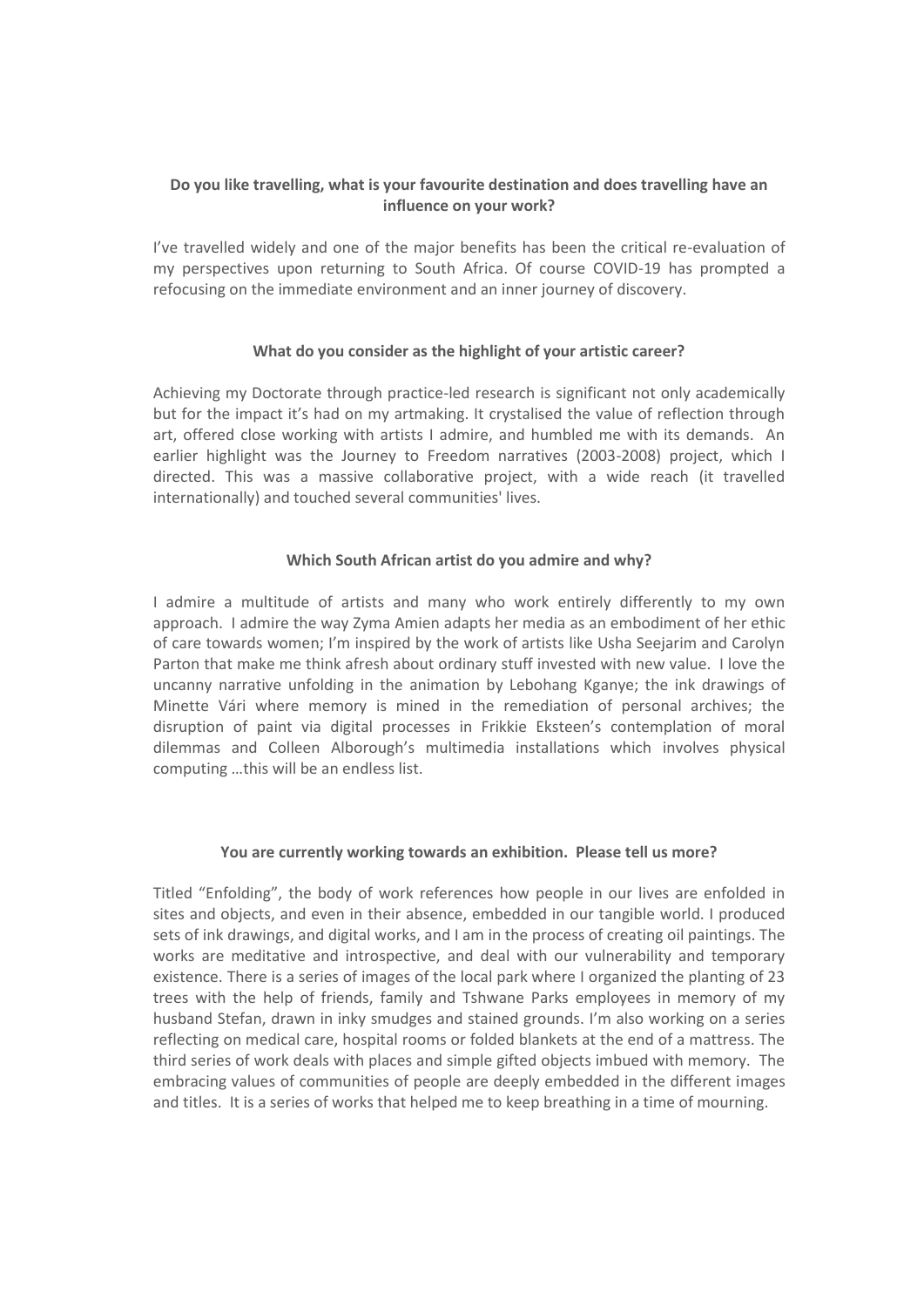#### **What is your message to South Africans during this difficult time?**

If we can view this disturbing era in the light of our own vulnerability, and keep on caring about the fabric of our relational world, there will be compassion. Be immensely grateful for the blessing of life.







Gwen - 18 months old Gwen - 11 years old A recent photo of Gwen

# **Older work**

# **Forthcoming exhibition**



**River of Forgetfulness, 1997** charcoal, encaustic and oil on wood 90,5 cm x 122 cm Private Collection



**Jared's gifts, 2019** ink and watercolour on paper 20 cm x 30 cm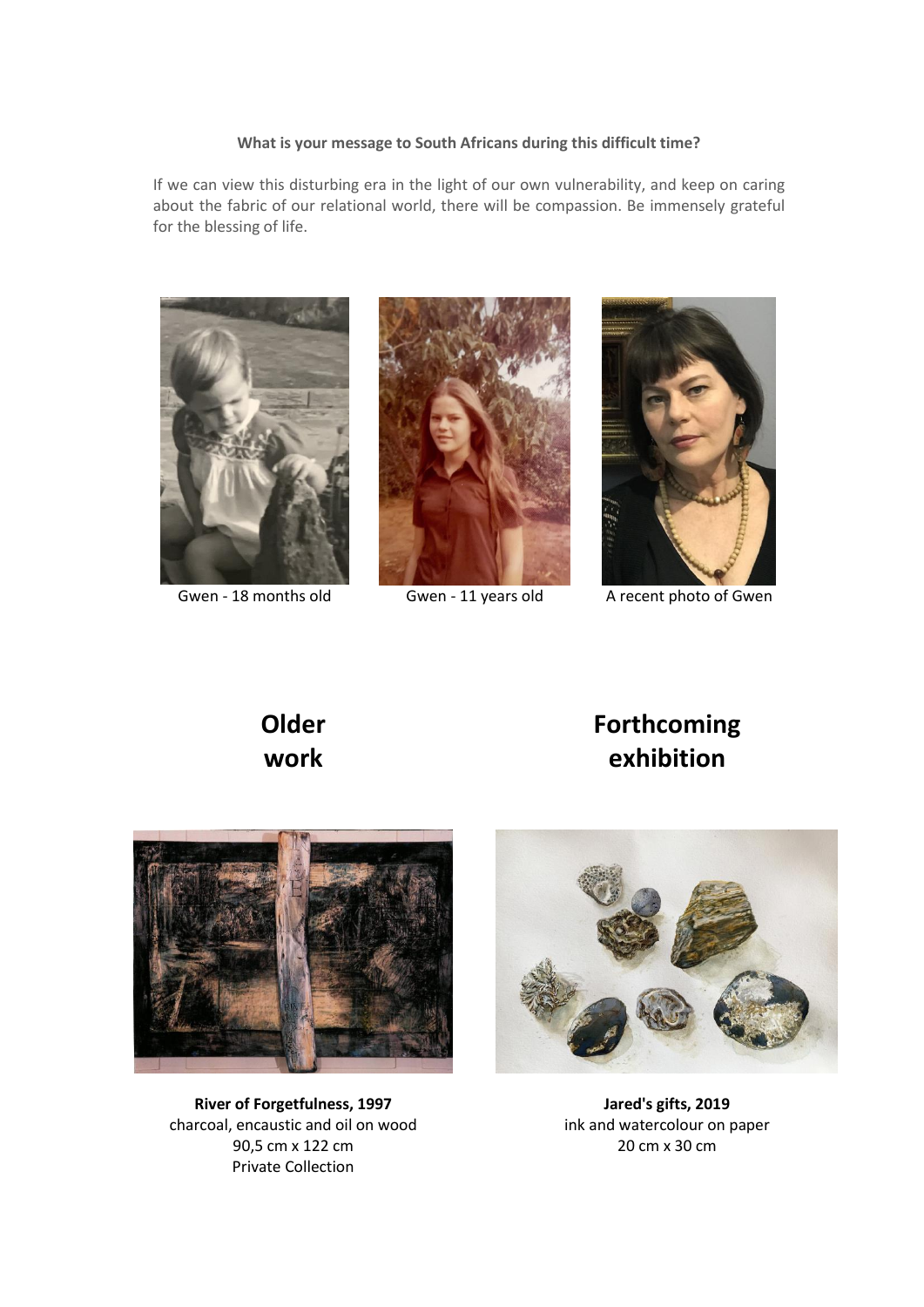

**Sanctuary, 1993** ink on paper 60 cm x 84 cm Private collection



**Ascension, 2020** ultrachrome inks on acid free Cotton paper 45 cm x 60 cm



**Songs from the woods, 1992** oil on canvas 123 cm x 164 cm Artist's collection



**Wine farm visits, 2018-2020** ink and watercolour on paper 57 cm x 66 cm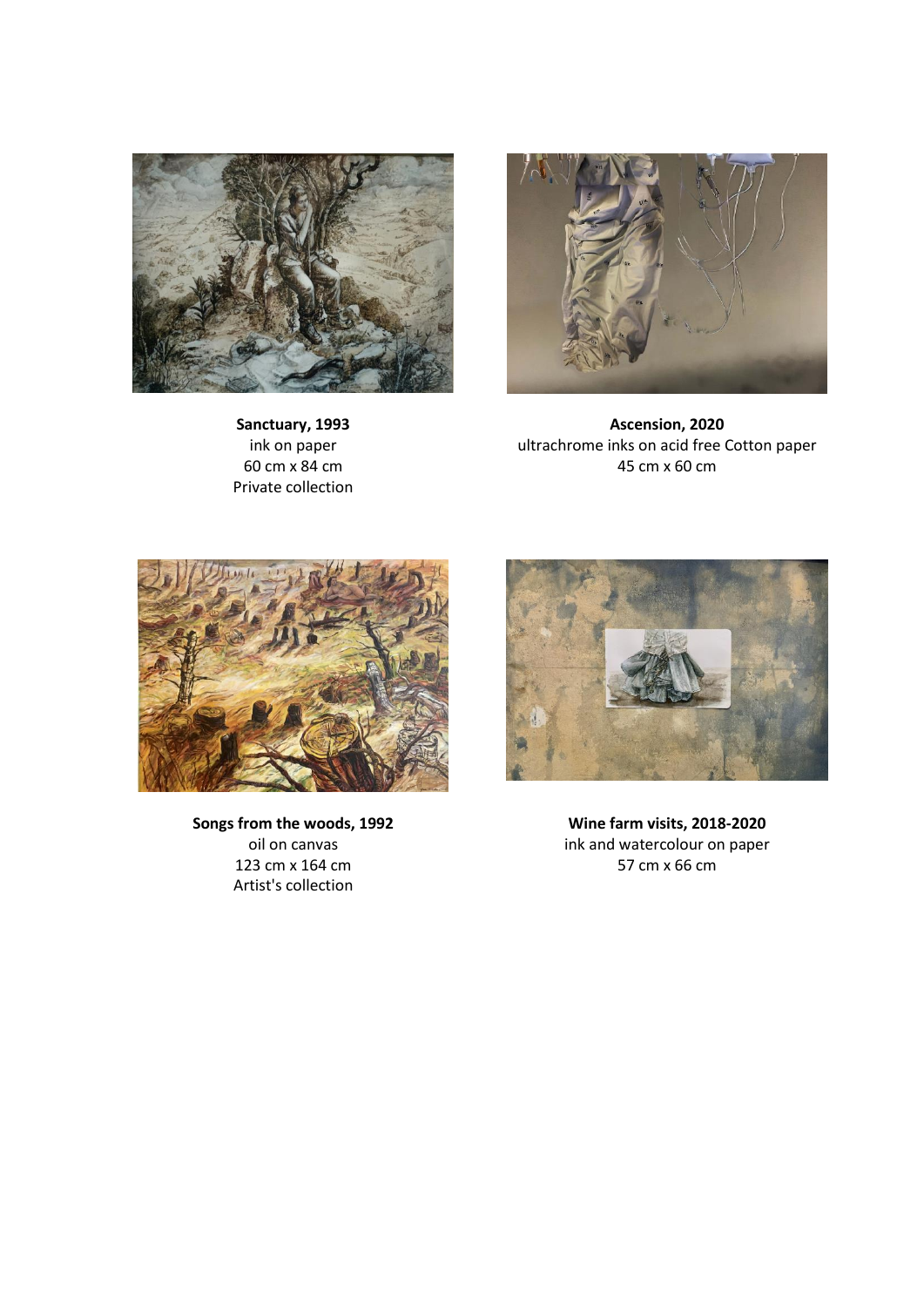

**Pine stack, 1991** ink on paper 75 cm x 50 cm Artist's collection



**Sorrow, 2020** ink on paper 50 cm x 35 cm



**Earthskin (second installation), 2000** charcoal, encaustic and oil on vilene with lights and artificial hair embroidery Unisa Art Collection



**Forest for my love. Bear kisses for Mercia** 2020 ink and watercolour on paper 21 cm x 29 cm